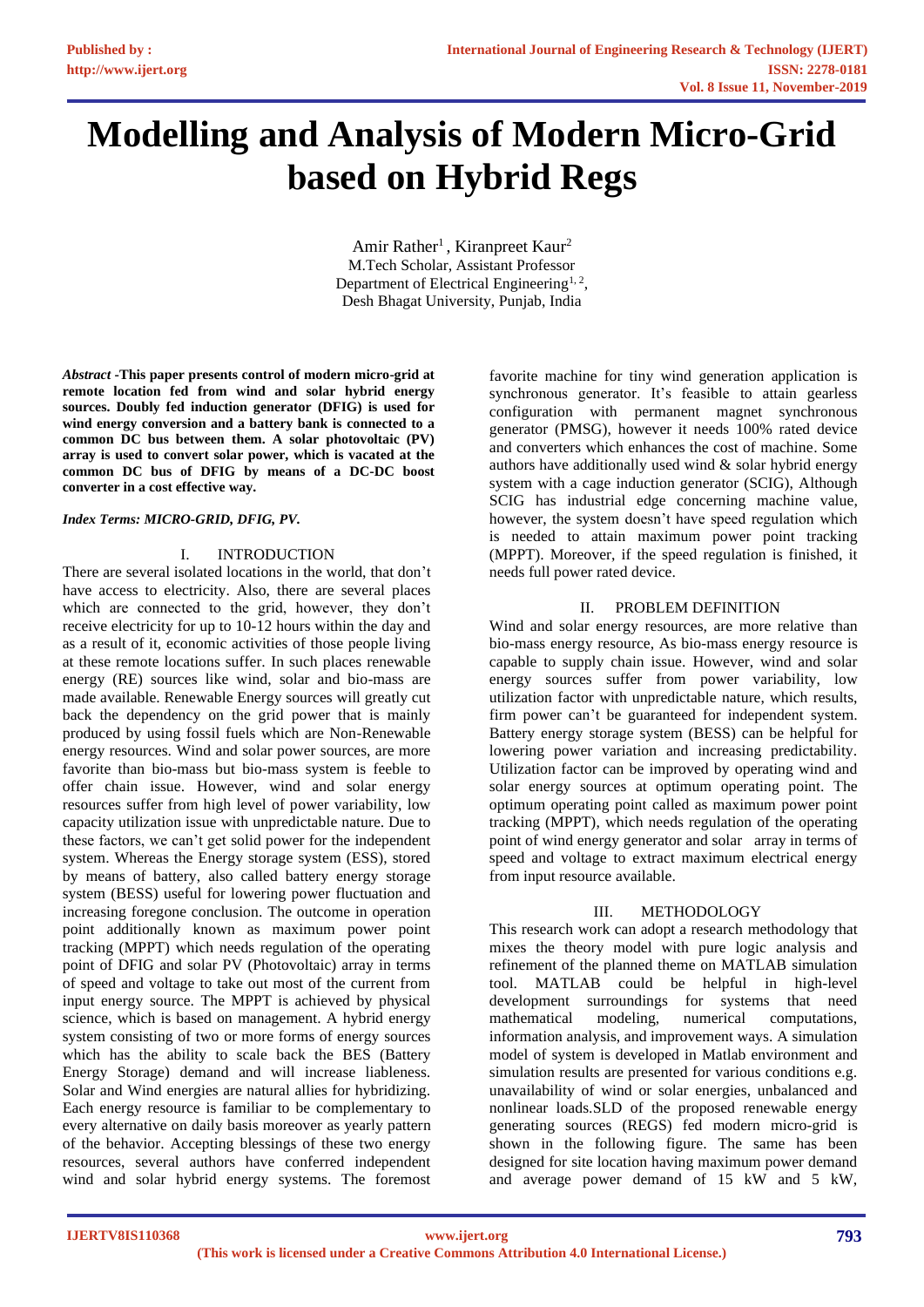respectively. The rated capacity of both wind and solar energy block in REGS is taken as 15 kW. The capacity utilization factor of 20% is considered for both energy blocks, which is enough to provide full day energy requirement of the habitation. As shown in the schematic diagram, the wind energy source is isolated by using a 3 pole breaker from the network, when wind speed is insufficient. The DC side of both RSC and LSC along with HV side of solar converter is connected at the battery bank. RSC helps the wind energy system to run at the optimum rotational speed as required for MPPT algorithm.



Fig.1: Schematic of isolated micro-grid network fed by renewable energy source using battery storage

# IV. RESULTS

The results are very important for research and development work to prove the problem definition practically. In my research I am using MATLAB tool to simulate the results. The results obtained are mentioned below:

# SIMULATION MODEL



Fig. 2: Performance of REGS fed micro-grid with wind energy source

Simulation Model diagram of system showing various components, blocks and performance of Renewable Energy Generating Sources, fed to Isolated Micro-Grid; with Wind Energy Source.



Fig.3:  $W_R$  (Rotational speed of Wind Turbine) Rad. /sec

Above Figure shows graph of Rotational Speed of Wind turbine. Y-axis shows Rotational speed which is in Radians and X-Axis shows time which is in Sec.



Fig.4: C<sub>P</sub>, Coefficient of Performance Vs Tip Speed Ratio for wind Turbine

Figure shows variation of Coefficient of Performance also called Power Coefficient with respect to Tip speed ratio; X-axis shows Tip speed ratio and Y-Axis shows coefficient of Performance.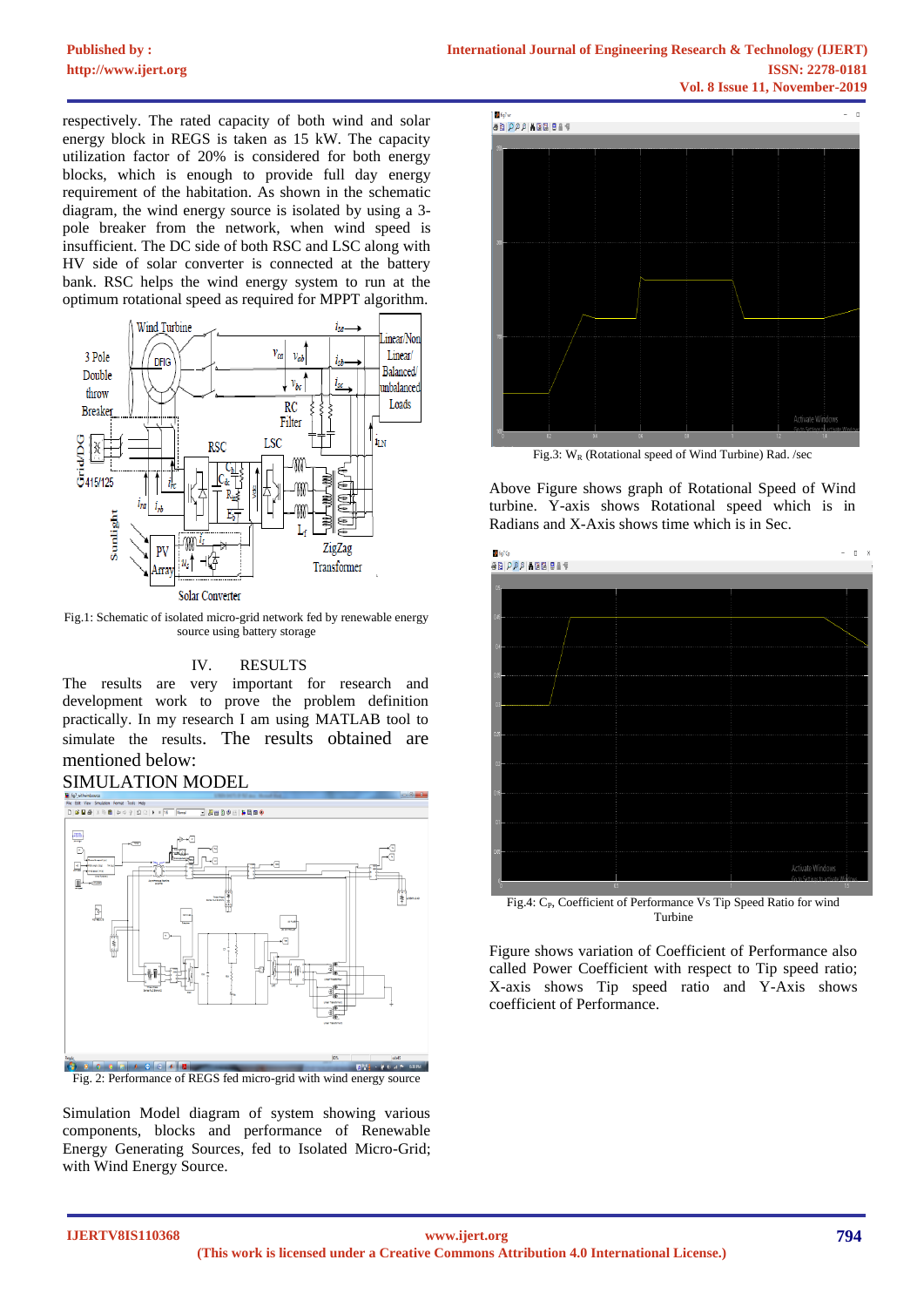

Fig .5: P<sup>L</sup> (Load Power; Watts) Power Vs Time

Above figure shows change in Power waveform with respect to time; Y-axis shows Power waveform which is in watts and X-Axis shows Time which is in Seconds.



# SIMULATION MODEL

Fig.6: Performance of the system without generating source and solar system is taken in the service.

Simulation Model diagram of system showing various components, blocks and performance of Renewable Energy Generating Sources, without generating source and solar system is taken in the service.



Fig.7: I<sub>s</sub> (Stator Current; Ampere) Current Vs Time

Above figure shows Performance of the system without generating source and solar system is taken in the service. Y-axis shows Current waveform which is in amps and X-Axis shows Time which is in Seconds.



Above figure shows Performance of the system without generating source and solar system is taken in the service. Y-axis shows Power waveform which is in watts and X-Axis shows Time which is in Seconds.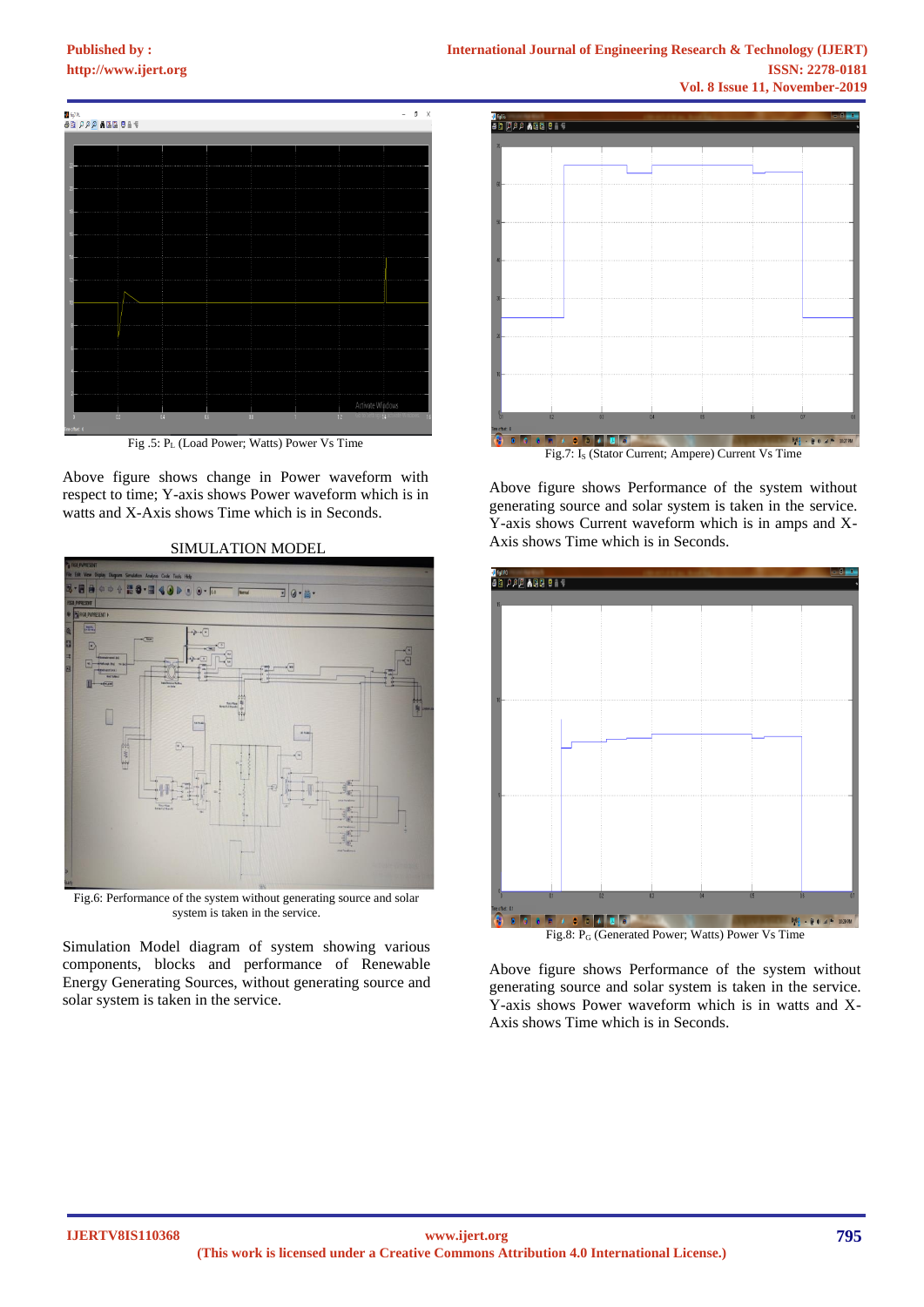# SIMULATION MODEL



Fig.9: Performance of the system at unbalanced and non-linear load

Simulation Model diagram of system showing various components, blocks and performance of the system at unbalanced and nonlinear load



Fig.10: V<sub>L</sub> (Load Voltage; Volts) Voltage Vs Time

Above figure shows Performance of the system at unbalanced and nonlinear load. Y-axis shows voltage waveform of three phases which is in Volts and X-Axis shows Time which is in Seconds. Voltage can be measured between phases to ground and phase to phase.



Fig.11: ILA, ILB, ILC (Load Currents of 3- Phases A, B&C; Ampere) Current Vs Time.

Above figure shows Performance of the system at unbalanced and nonlinear load. Y-axis shows Current waveform of three phases which is in Amperes and X-Axis shows Time which is in Seconds. Current can be measured between phases to ground and phase to phase.

# V. CONCLUSION

The paper presents Modern Micro-grid system fed from Renewable Energy Sources i.e., wind and solar in this case, has been found perfect for satisfying load requirements of remote located habitation comprising of few households. The system is designed, to extract the maximum energy from renewable sources and at the same time, it provides quality control power and power free from fluctuations to the consumers.Under all the conditions, the power quality at the load terminals remains stable. System has been designed for complete automatic operation. The effectiveness of system is presented with results with prototype in the laboratory.

### **REFERENCES**

- [1] D.Velmurugan, S.Narayanan, K.Tharani, C.Praveen, "Hybrid Renewable Energy Based Micro Grid", International Research Journal of Engineering and Technology, 2018.
- [2] Shailendra Kr. Tiwari, Puneet K. Goel, "Design and Control of Micro-Grid fed by Renewable Energy Generating Sources", IEEE, 2017.
- [3] Varun Kumar, A.S. Pandey, S.K. Sinha, "Grid Integration and Power Quality Issues of Wind and Solar Energy System: A Review", IEEE, 2016.
- [4] Manikant Kumar, Dr. Pratibha Tiwari, "Renewable Energy Resources with Smart Micro grid Model In India",